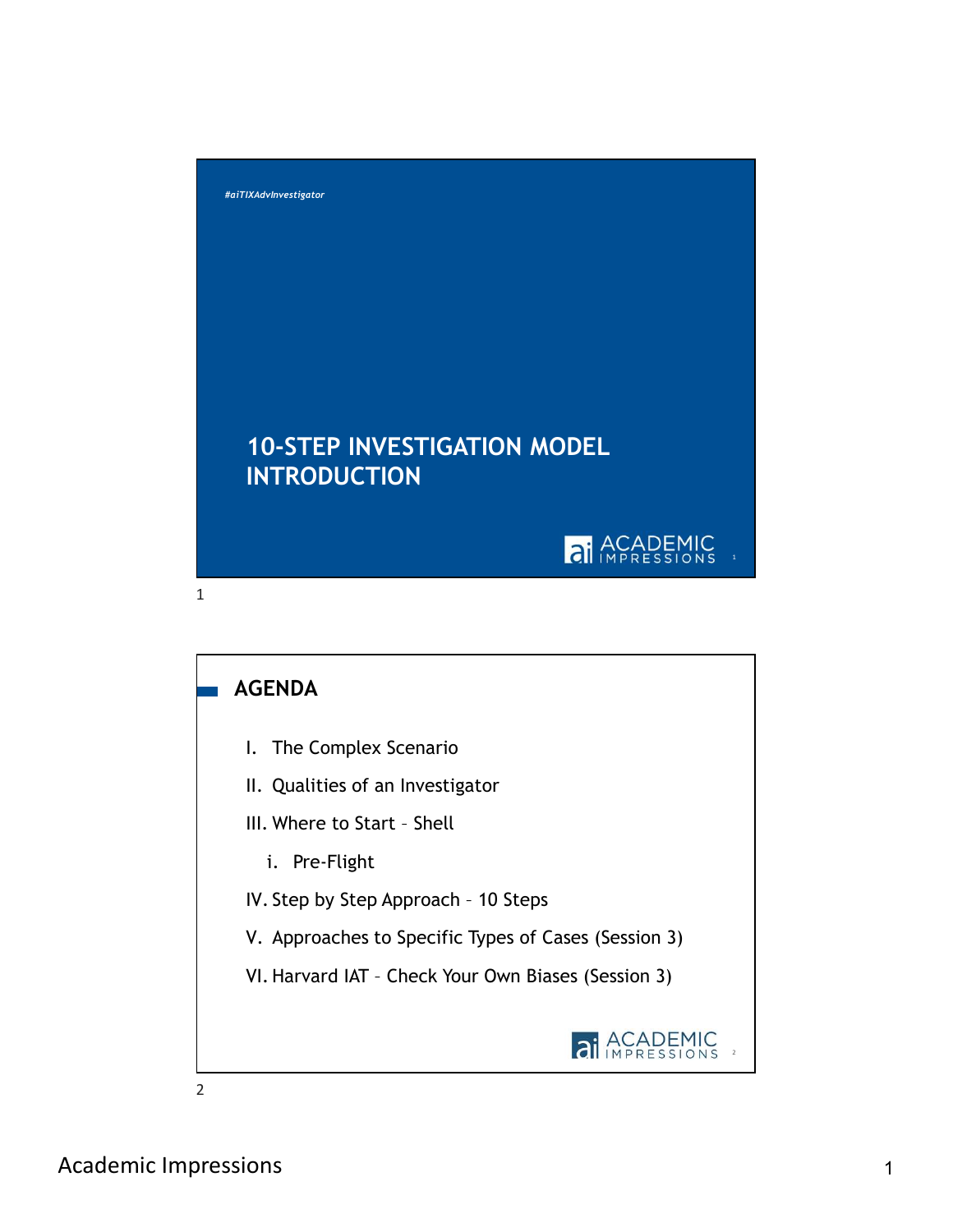

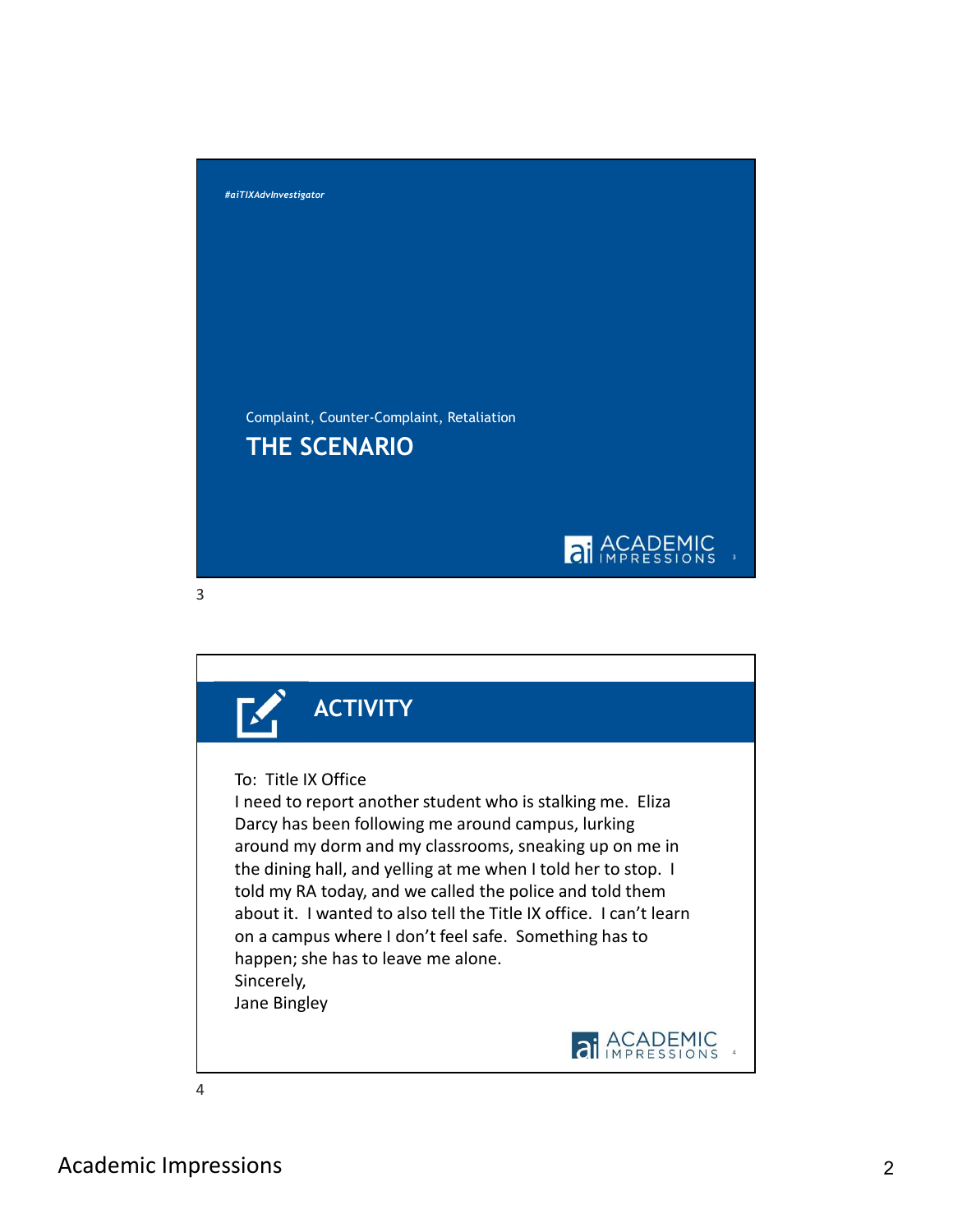

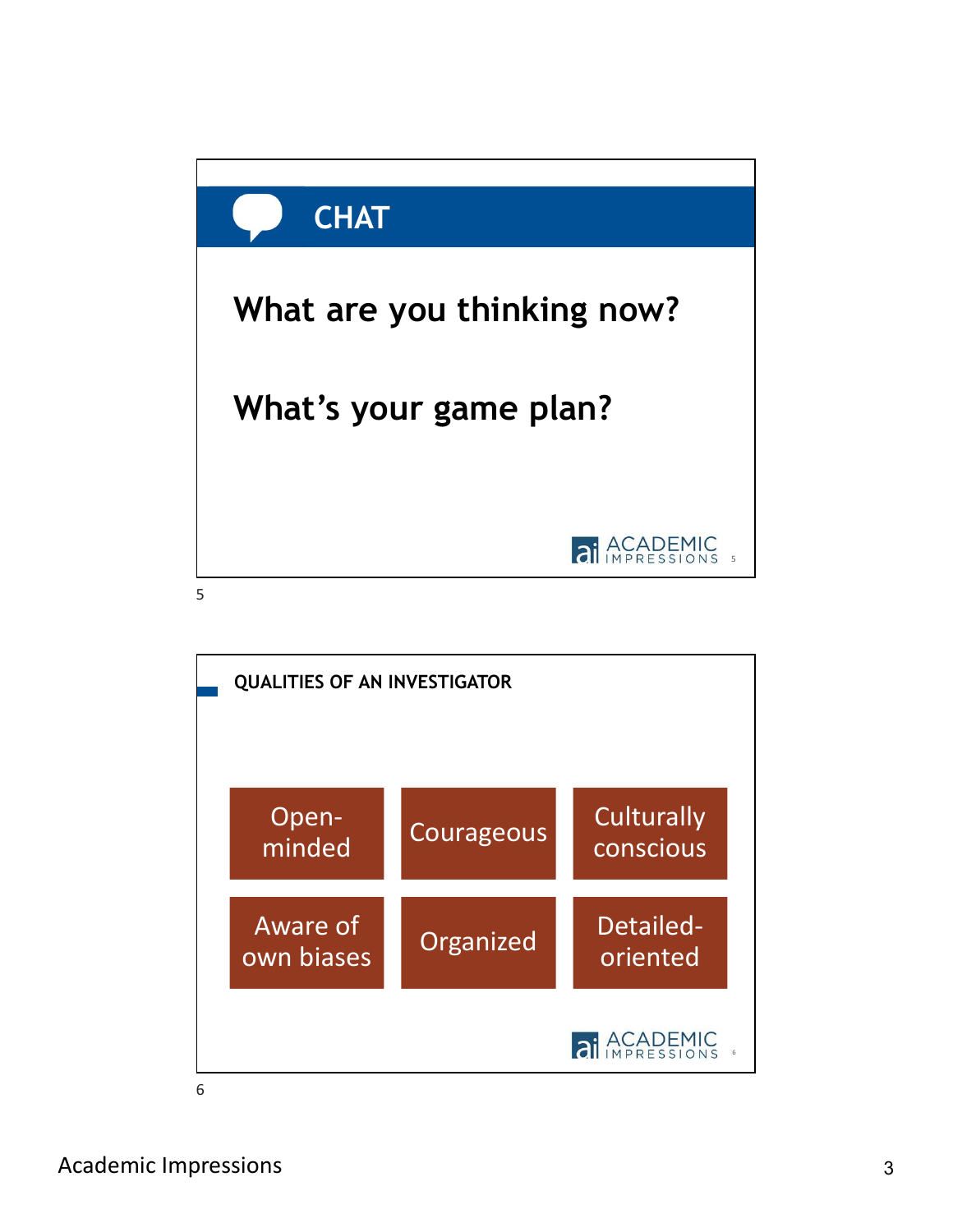

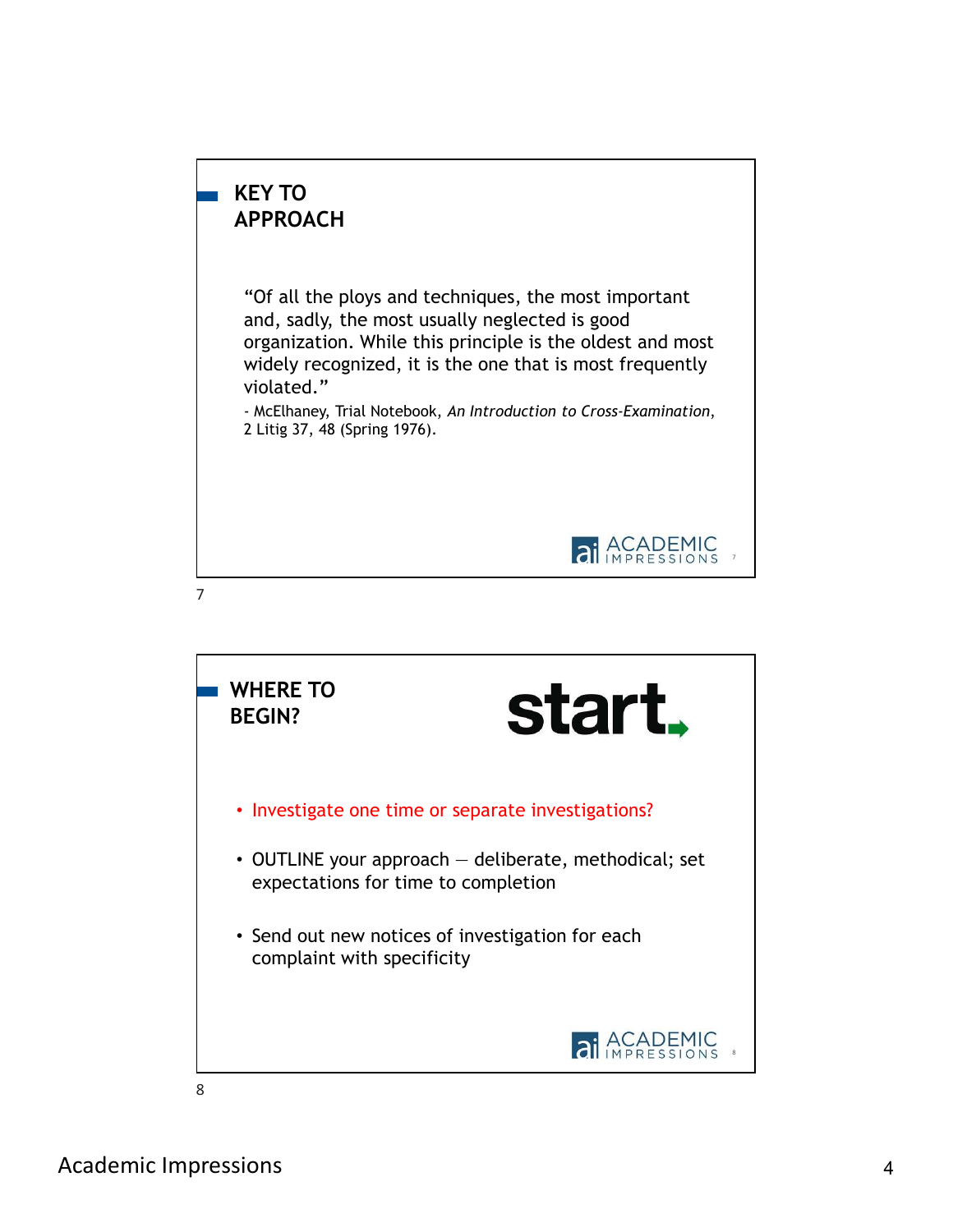

- Frame the beginning by what you'll need at the end
- A report that sets forth each complaint (e.g., harassment, stalking, sexual contact)
- The elements of each
- The evidence that addresses each



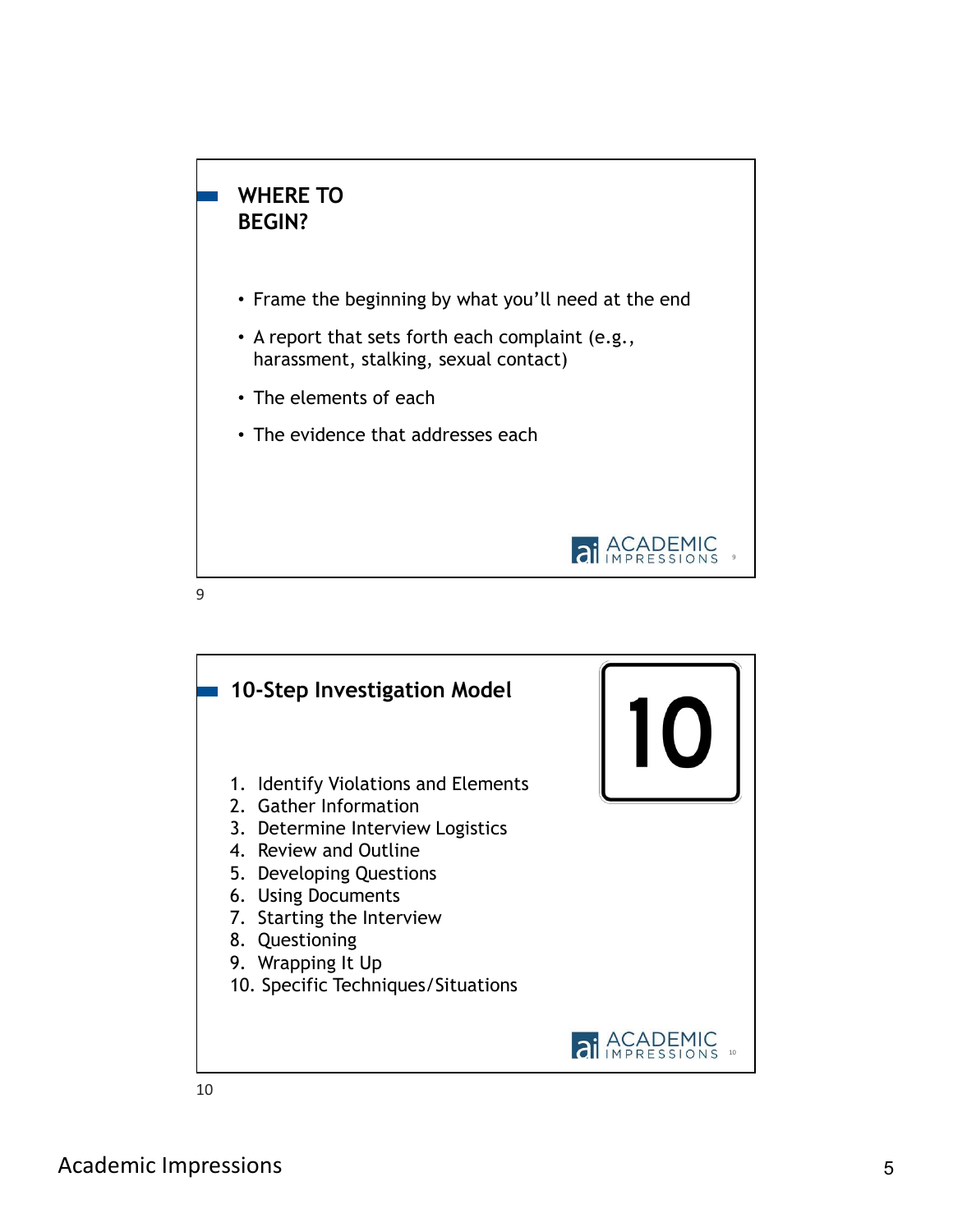

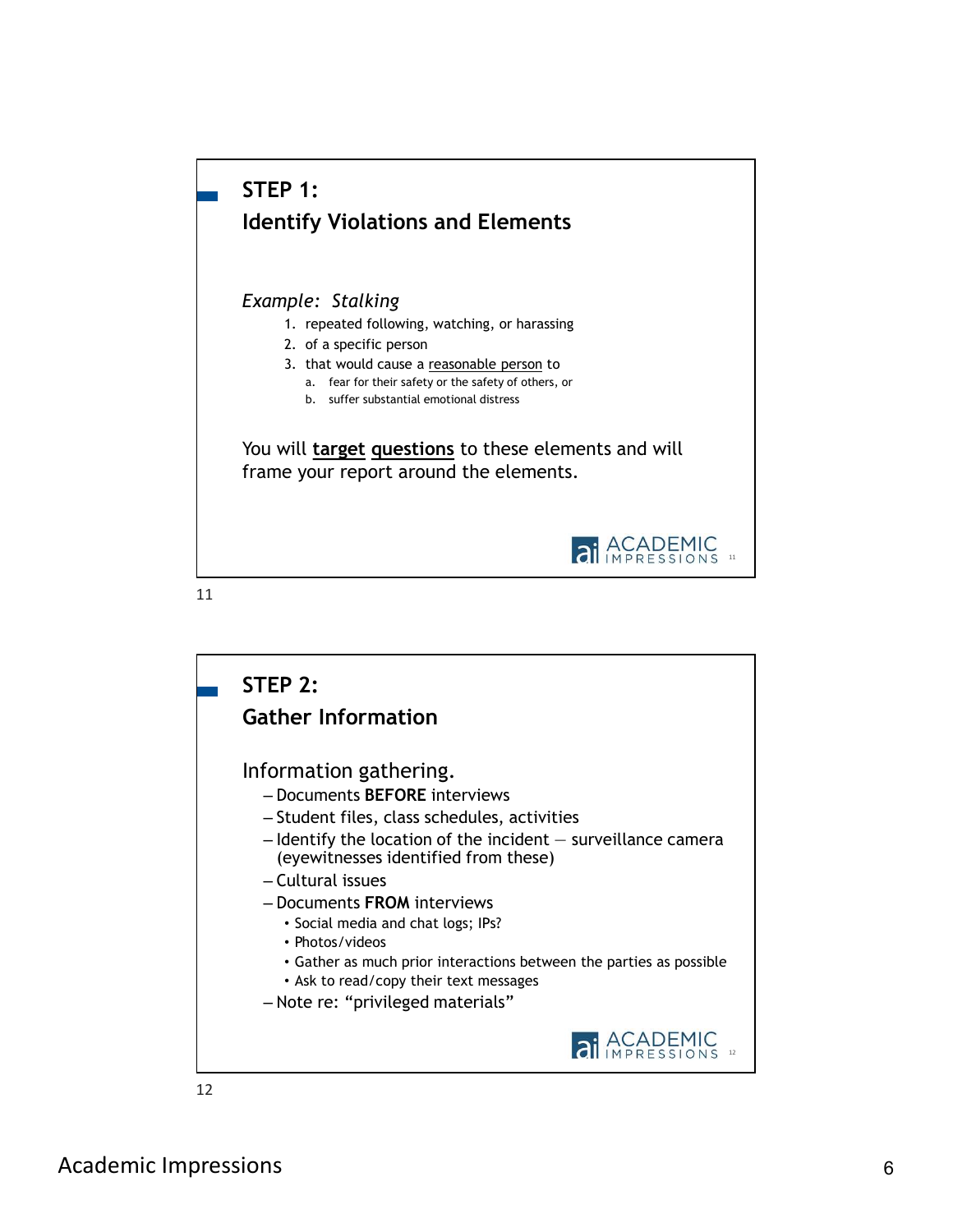

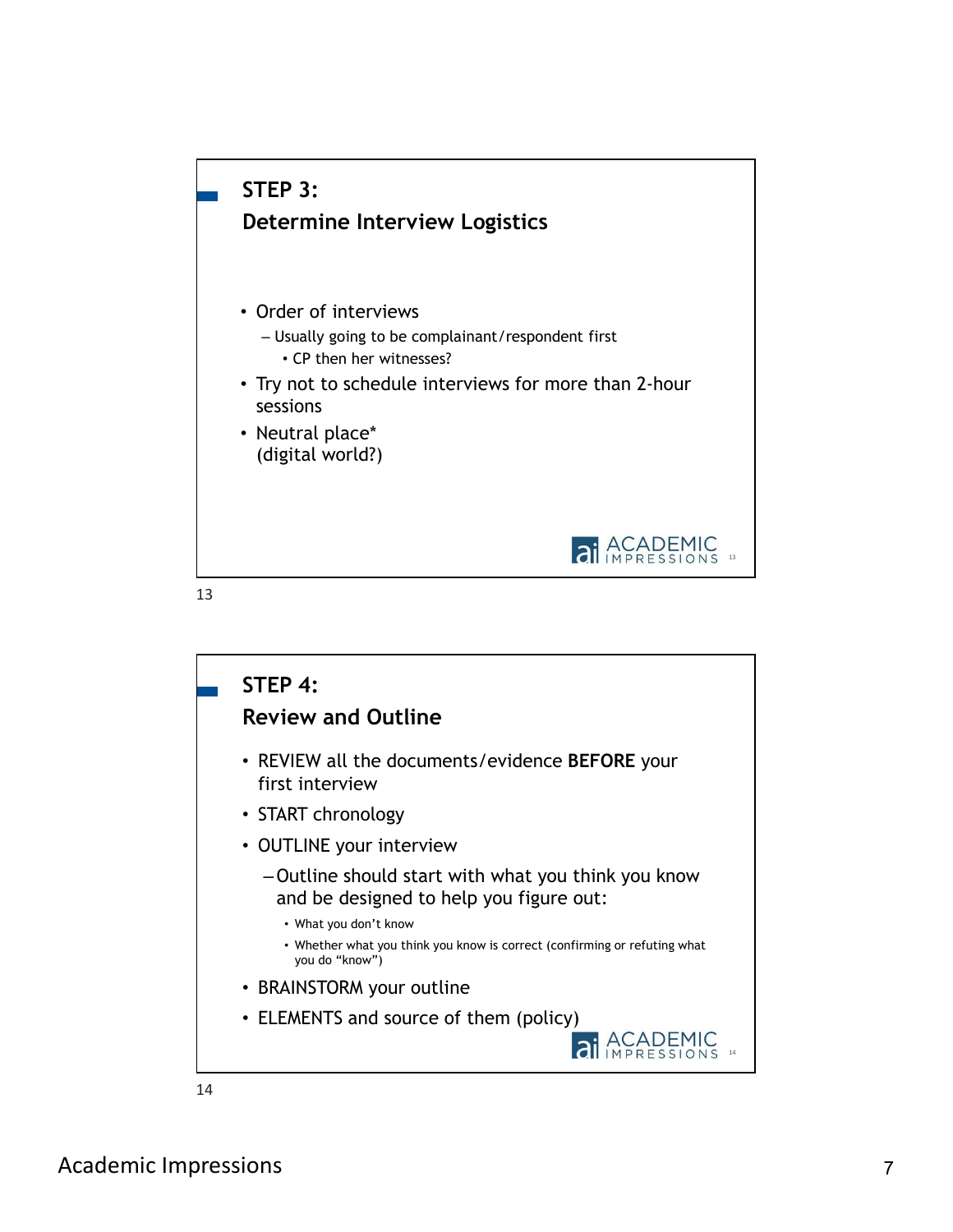

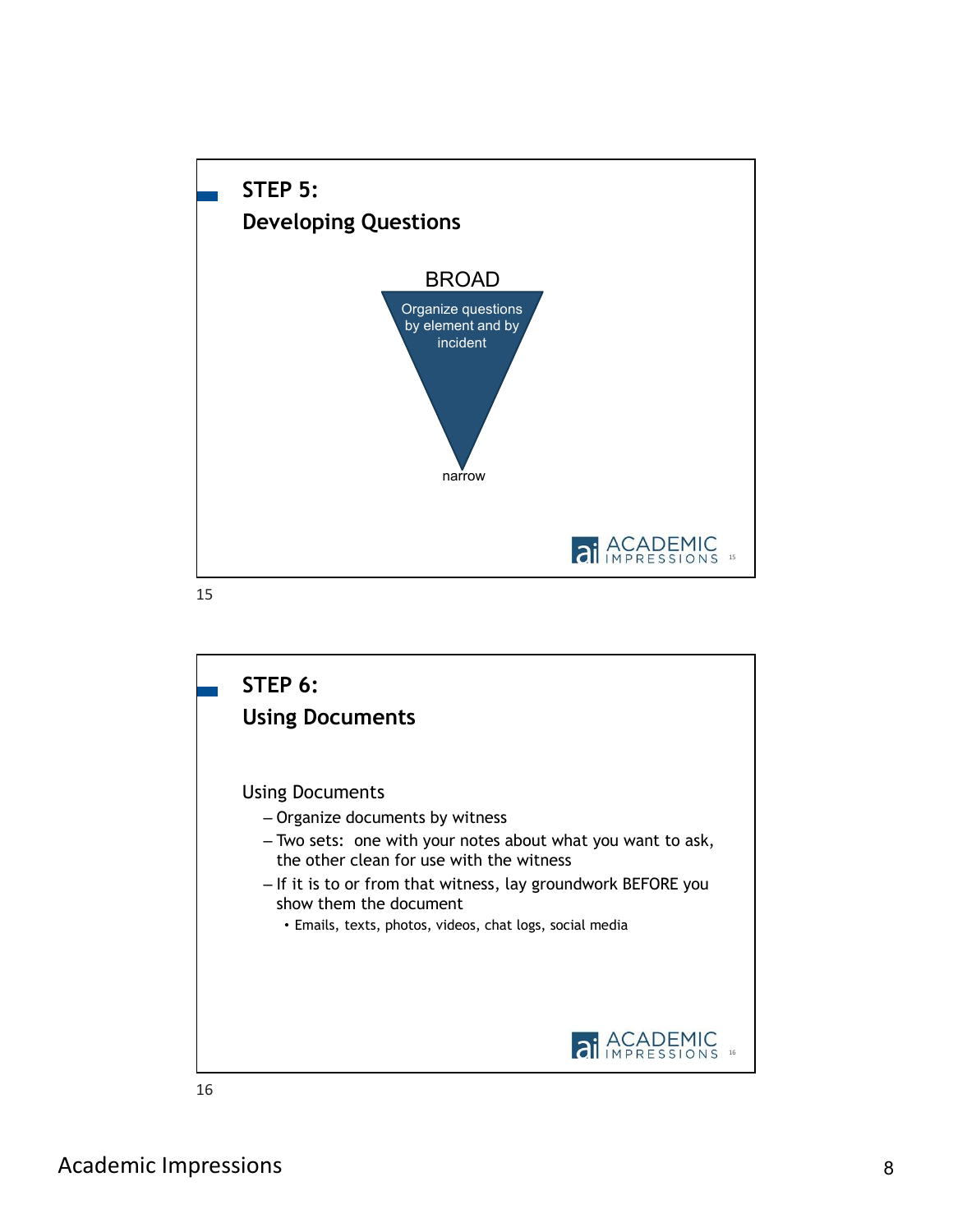